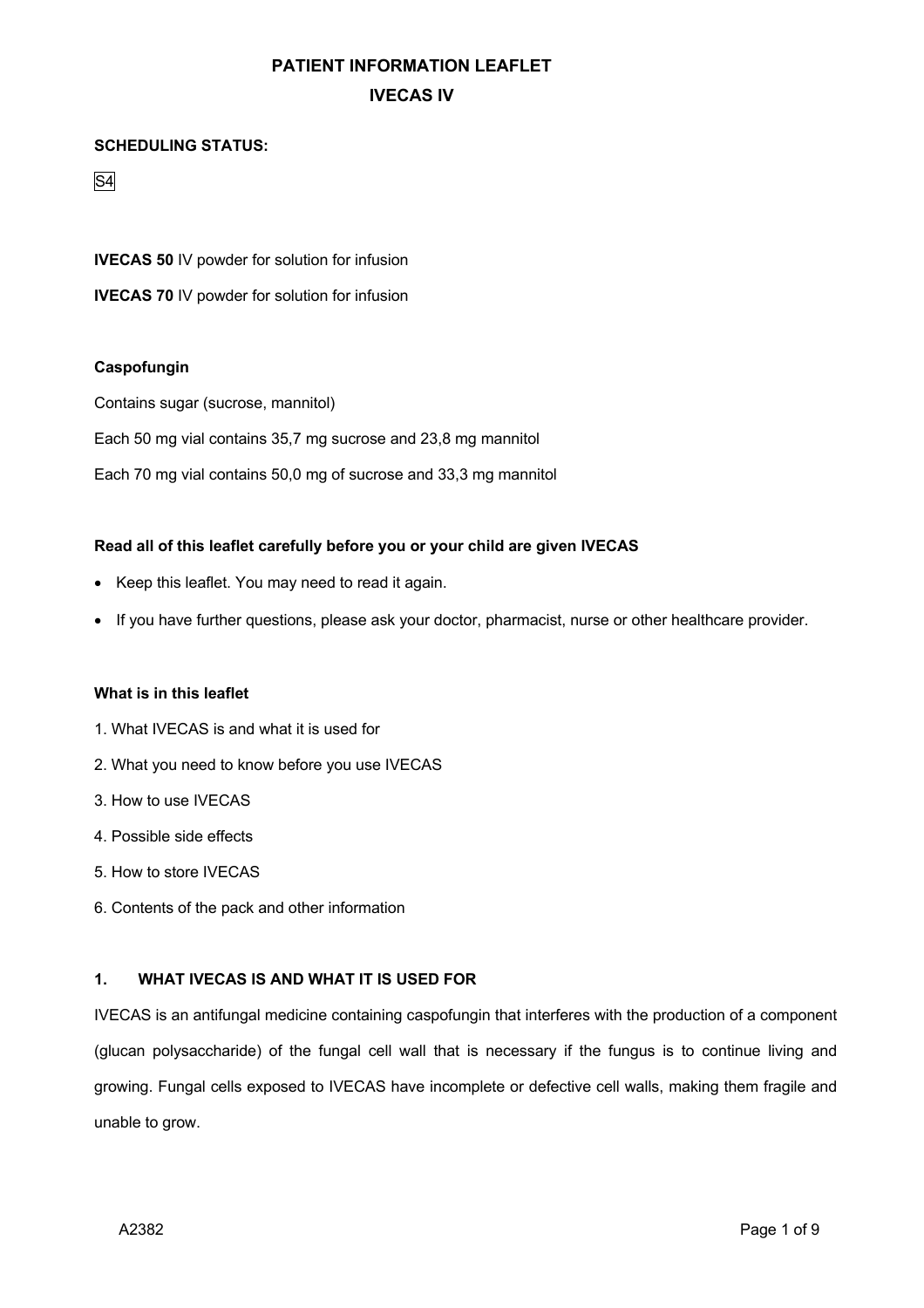## **2. WHAT YOU NEED TO KNOW BEFORE YOU USE IVECAS**

#### **IVECAS should not be administered to you**

- if you are hypersensitive (allergic) to caspofungin or any of the other ingredients of IVECAS (listed in section 6)
- if you have very poor liver function.

You should not be administered IVECAS if any of the above apply to you. If you are not sure, talk to your doctor of pharmacist before IVECAS is administered to you.

## **Warnings and precautions**

Tell your doctor or healthcare provider before being given IVECAS:

- if you are allergic to any other medicines
- if you are already taking ciclosporin (used to help prevent organ transplant rejection or to suppress your immune system), as your doctor may need to run extra blood tests during your treatment
- if you have ever had liver problems, as your doctor may want to change your dose of IVECAS
- if you have any other medical problem.

IVECAS may also cause serious skin reactions such as Stevens-Johnson Syndrome (SJS) (painful skin condition that causes painful blister and sores of the skin and mucous membranes, especially in the mouth) and toxic epidermal necrolysis (TEN) (serious illness with blistering of the skin).

## **Children and adolescents**

No information is available on the use of IVECAS in infants under 3 months of age and it should therefore not be administered to them.

## **Other medicines and IVECAS**

Always tell your healthcare professional if you are taking any other medicine. (This includes all complementary or traditional medicines.)

Tell your doctor, nurse or pharmacist if you are taking any of the following medicines:

• ciclosporin or tacrolimus (used to help prevent organ transplant rejection or to suppress your immune system) as your doctor may need to run extra blood tests during your treatment due to possible higher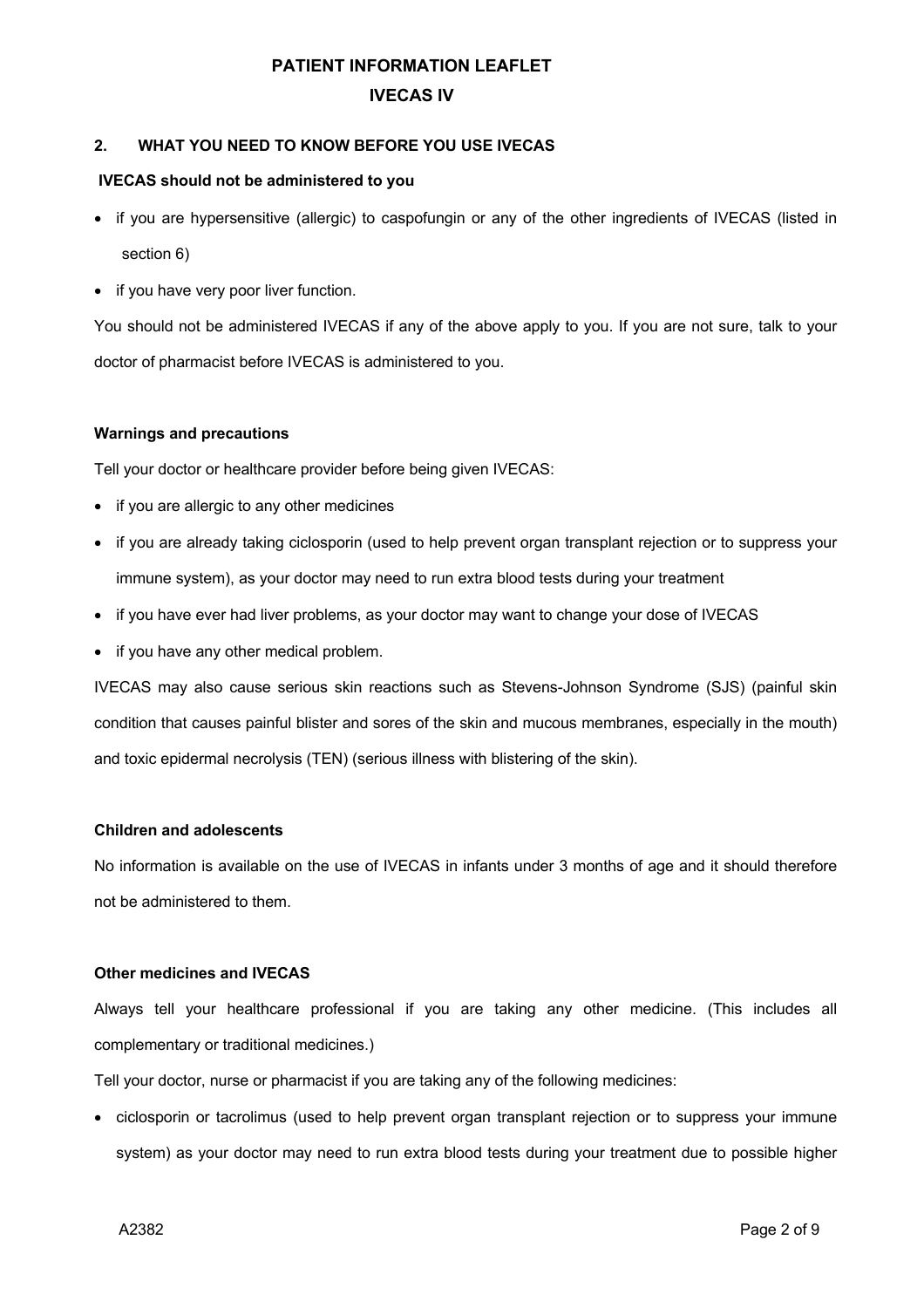levels of certain liver enzymes and lower levels of tacrolimus in your blood

- rifampicin (an antibiotic used for tuberculosis (TB) or other infections) as the effect of IVECAS can be increased
- the following medicines as it may lower the caspofungin levels in your blood:
	- o some HIV medicines such as efavirenz or nevirapine
	- o phenytoin or carbamazepine (used for the treatment of seizures)
	- o dexamethasone (a steroid used for inflammation).

If you are not sure, talk to your doctor or healthcare provider before you are given IVECAS.

## **Pregnancy, breastfeeding and fertility**

If you are pregnant or breastfeeding, think you may be pregnant or are planning to have a baby please, consult your doctor, pharmacist or other healthcare provider for advice before IVECAS is administered to you.

IVECAS has not been studied in pregnant women. You should not use IVECAS when you are pregnant.

It is not known if IVECAS is excreted in human breastmilk. You should not breastfeed your baby whilst on treatment with IVECAS.

## **Driving and using machines**

IVECAS may make you feel dizzy or sleepy and may cause blurry vision. You should not drive or use machines until you know how treatment with IVECAS affects you.

## **IVECAS contains sugar**

IVECAS contains sucrose (types of sugar). If you have been told by your doctor that you have an intolerance to some sugars, talk to your doctor, nurse or pharmacist before you are given IVECAS.

## **3. HOW TO USE IVECAS**

Do not share medicines prescribed for you or your child with any other person.

You will not be expected to give IVECAS to yourself. It will be prepared and given to you by a person who is qualified to do so.

IVECAS will be given once daily and will be slowly dripped into a vein (intravenous infusion), over about an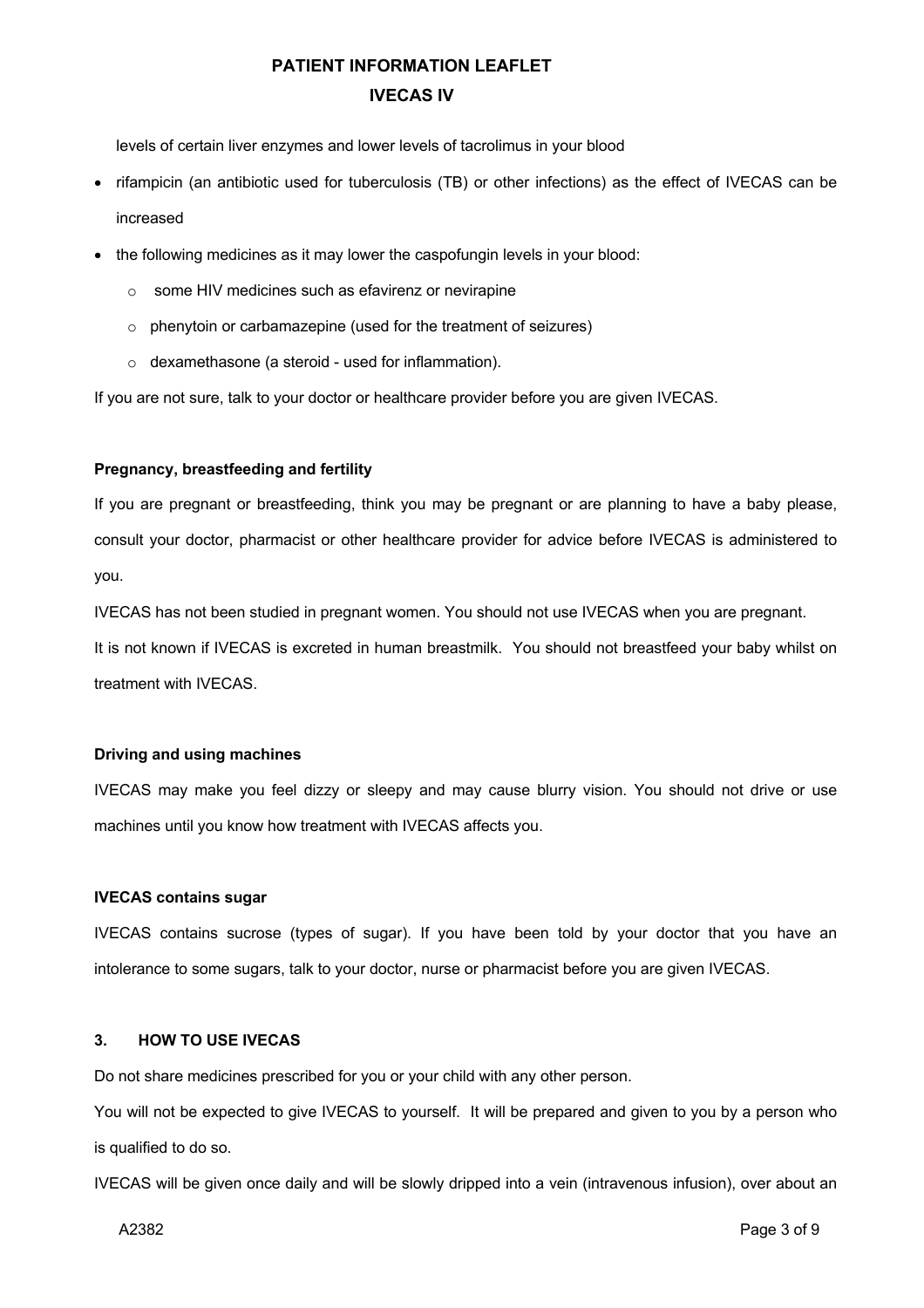### hour.

Your doctor will decide on your dose. It will depend on the type of infection, your weight and your liver function.

Your doctor will work out the dose for your child, based on his/her height and weight.

The dose for children and adolescents may differ from the adult dose.

Your doctor will tell you for how long your treatment with IVECAS will last.

If you have the impression that the effect of IVECAS is too strong or too weak, tell your doctor of pharmacist.

## **If you receive more IVECAS than you should**

Since a healthcare provider will administer IVECAS, he/she will control the dosage. However, in the event of overdosage your doctor will manage the overdosage.

#### **If you forget to use IVECAS**

Since a healthcare provider will administer IVECAS, it is unlikely that the dose will be missed.

## **If you stop using IVECAS**

Do not stop receiving treatment before your doctor agrees; the fungus (mould) causing the disease may become resistant to IVECAS.

## **4. POSSIBLE SIDE EFFECTS**

IVECAS may have side effects.

Not all side effects reported for IVECAS are included in this leaflet. Should your general health worsen or if you experience any untoward effects while receiving IVECAS, please consult your healthcare provider for advice.

If any of the following happens, tell your doctor immediately as IVECAS administration should be stopped

- swelling of the hands, feet, ankles, face, lips and mouth or throat, which may cause difficulty in swallowing, breathing with wheezing
- rash that gets worse or itching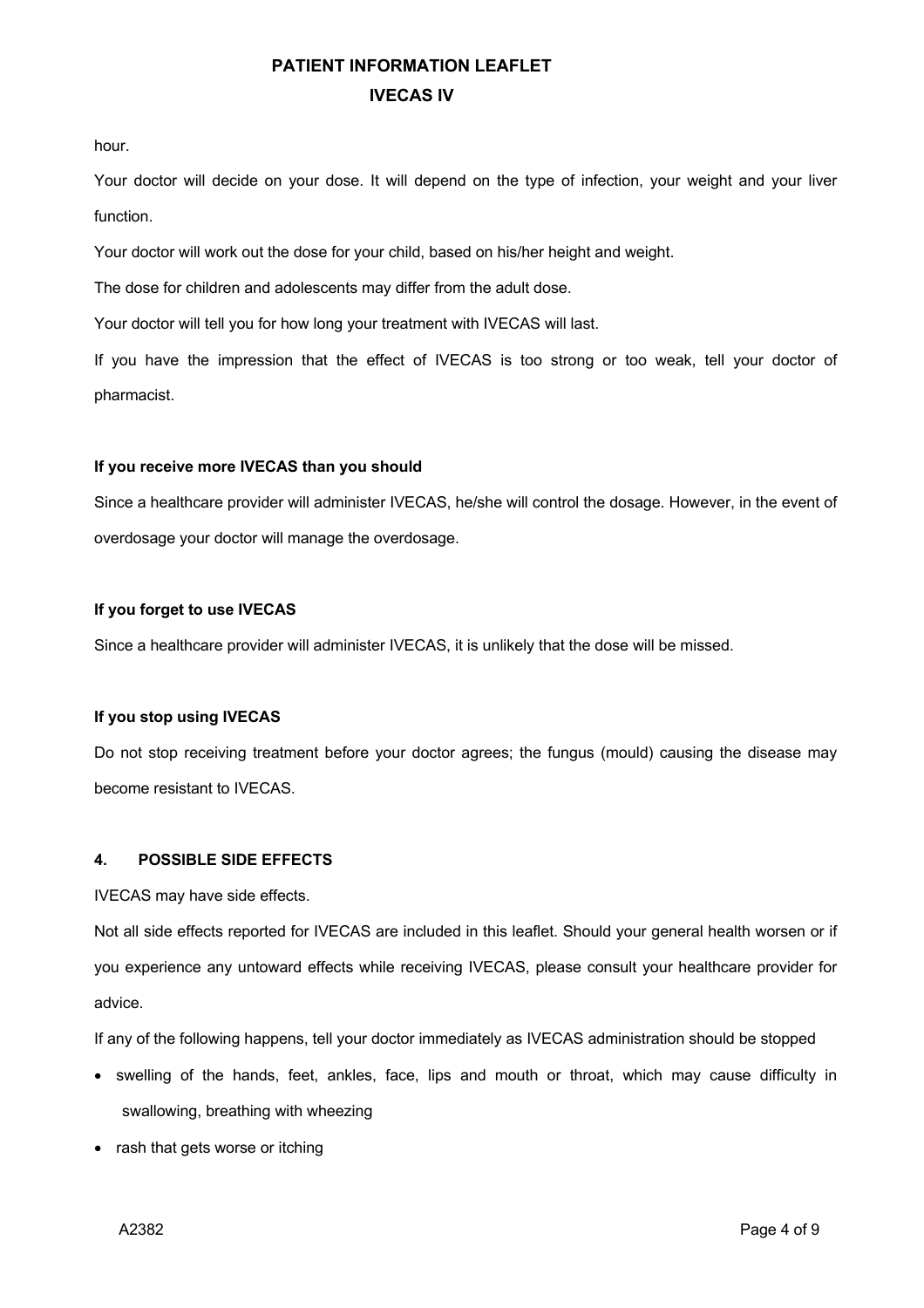• fainting

These are all very serious side effects. If you have them you may have had a serious reaction to IVECAS. You may need urgent medical attention or hospitalisation.

Tell your doctor immediately or go to the casualty department at your nearest hospital if you notice any of the following:

- cough, serious breathing difficulties if you are an adult and have invasive aspergillosis (infection, usually of the lungs) you may be experiencing a serious respiratory problem that could result in respiratory failure
- rash, skin peeling, mucous membrane sores, hives, large areas of peeling skin
- decreased flow of bile, enlarged liver, yellowing of the skin and/or whites of the eyes (jaundice), liver injury, liver disorder
- if your child or adolescent is having a faster heartbeat than normal.

These are all serious side effects. You may need urgent medical attention.

Tell your doctor if you notice any of the following:

Frequent side effects:

- Decreased haemoglobin (decreased oxygen carrying substance in the blood) and red blood cell count you may feel weak, dizzy and have a headache
- Feeling tired and getting infections easily (low white blood cell count)
- Decreased blood albumin (a type of protein) in your blood, decreased potassium or low potassium levels in the blood
- headache
- inflammation of the vein (red and tender skin)
- shortness of breath
- nausea (feeling sick), vomiting (being sick), diarrhoea (loose bowels)
- changes in some laboratory tests (including increased values of some liver tests)
- skin rashes, itching, redness, sweating more than usual
- joint pains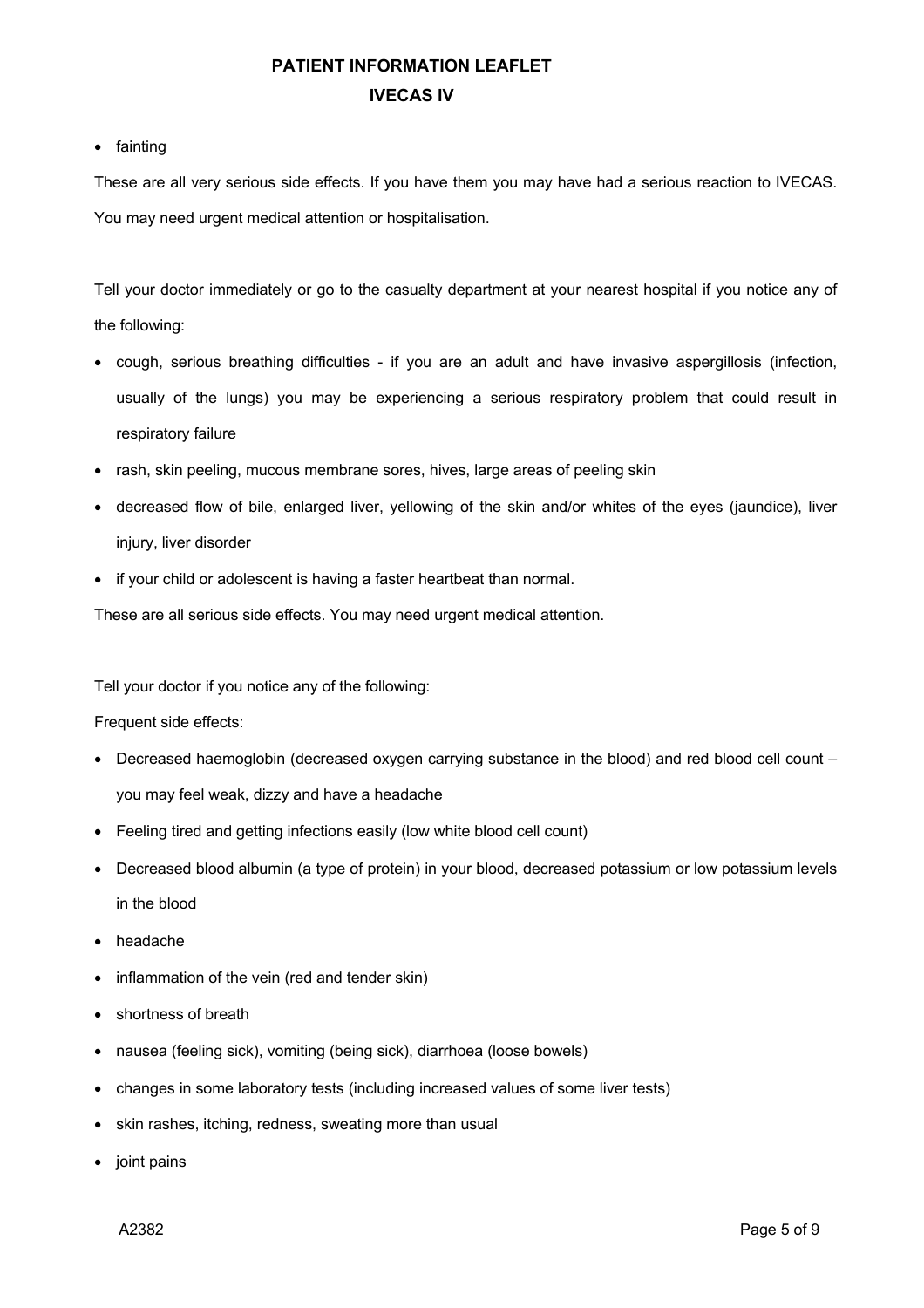- fever, chills
- itching at the site of the injection
- catheter site pain, flushing, low blood pressure.

Less frequent side effects:

- changes in some laboratory blood tests (including diseases of blood clotting, platelets and white blood cells)
- bruising or bleeding more easily and feeling tired. This could be because of various blood problems. Your blood will be tested in hospital
- loss of appetite
- swelling (increase in amount of body fluid), imbalance of salts/electrolytes in the body, high sugar level in the blood, low calcium level in the blood, increase calcium level in the blood, low magnesium level in the blood
- confusion, feeling tired, having tremors (metabolic acidosis; this occurs when your body produces too much acid)
- low blood pressure (you may feel dizzy when getting up)
- disorientation, feeling nervous, being unable to sleep
- Feeling dizzy, decreased feeling or sensitivity (especially in the skin), shaking, feeling sleepy, change in the way things taste, tingling or numbness
- blurred vision, increase in tears, swollen eyelid, yellowing of the whites of the eyes
- sensation of fast or irregular heartbeats, palpitations (feeling your heartbeat), abnormal heart rhythm, heart failure
- flushing, hot flush, high blood pressure, low blood pressure, redness along a vein which is extremely tender when touched
- tightening of the bands of muscle around the airways resulting in wheezing or coughing, fast breathing rate, shortness of breath that wakes you up, shortage of oxygen in the blood, abnormal breath sounds, crackling sounds in the lungs, wheezing, stuffy nose, cough, throat pain
- belly pain, upper belly pain, bloating, constipation, difficulty swallowing, dry mouth, indigestion, passing gas, stomach discomfort, swelling due to build-up of fluid around the belly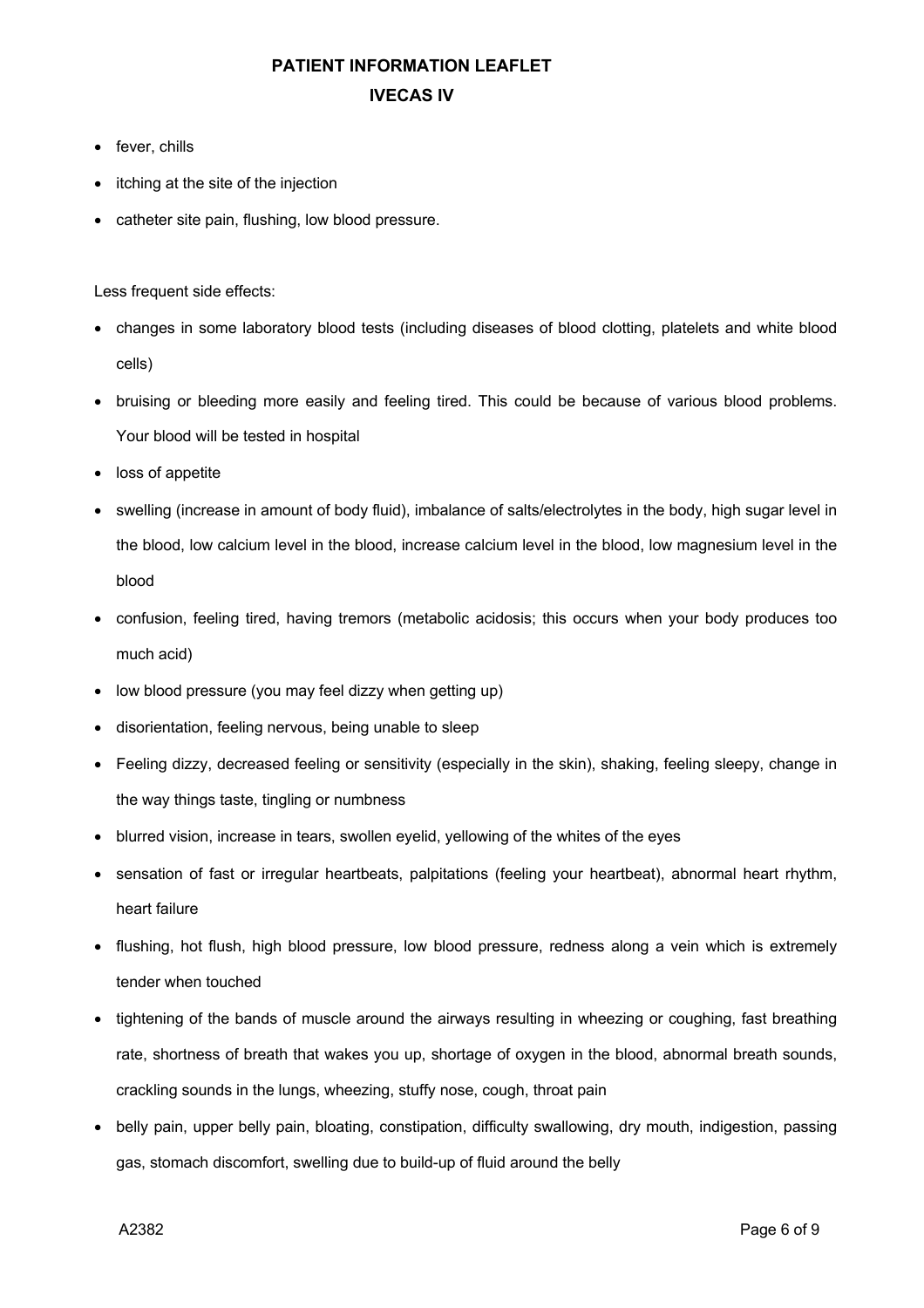- abnormal skin tissue, generalised itching, hives, rash of varying appearance, abnormal skin, red often itchy spots on your arms and legs and sometimes on the face and the rest of the body
- back pain, pain in an arm or leg, bone pain, muscle pain, muscle weakness
- loss of kidney function, sudden loss of kidney function
- injection/infusion site complaints (redness, hard lump, pain, swelling, irritation, rash, hives, leaking of fluid from the catheter into the tissue), inflammation of vein at injection site, feeling hot, feeling cold
- alterations in some laboratory blood and urine tests (including kidney electrolyte and clotting tests), increased levels of the medicines you are taking that weaken the immune system
- chest discomfort, chest pain, feeling of body temperature change, generally feeling unwell, general pain, swelling of the face, tenderness, feeling tired.

Side effects of unknown frequency:

• Stevens-Johnson Syndrome (SJS) (painful skin condition that causes painful blister and sores of the skin and mucous membranes, especially in the mouth) and toxic epidermal necrolysis (TEN) (serious illness with blistering of the skin)

If you notice any side effects not mentioned in this leaflet, please inform your doctor or pharmacist.

#### **Reporting of side effects**

If you get side effects, talk to your doctor, pharmacist or nurse. You can also report side effects to SAHPRA via the **"6.04 Adverse Drug Reaction Reporting Form**" found online on the SAHPRA website: www.sahpra.org.za**.** By reporting side effects, you can help provide more information on the safety of IVECAS.

#### **5. HOW TO STORE IVECAS**

Store all medicines out of reach of children.

Store in the original outer packaging in a refrigerator at or between 2 to 8 °C.

Do not freeze.

Reconstituted concentrate should be used immediately. Chemically and physically stable for 24 hours at or below 25 °C or in the refrigerator at 2 to 8 °C prior to the preparation of the infusion solution.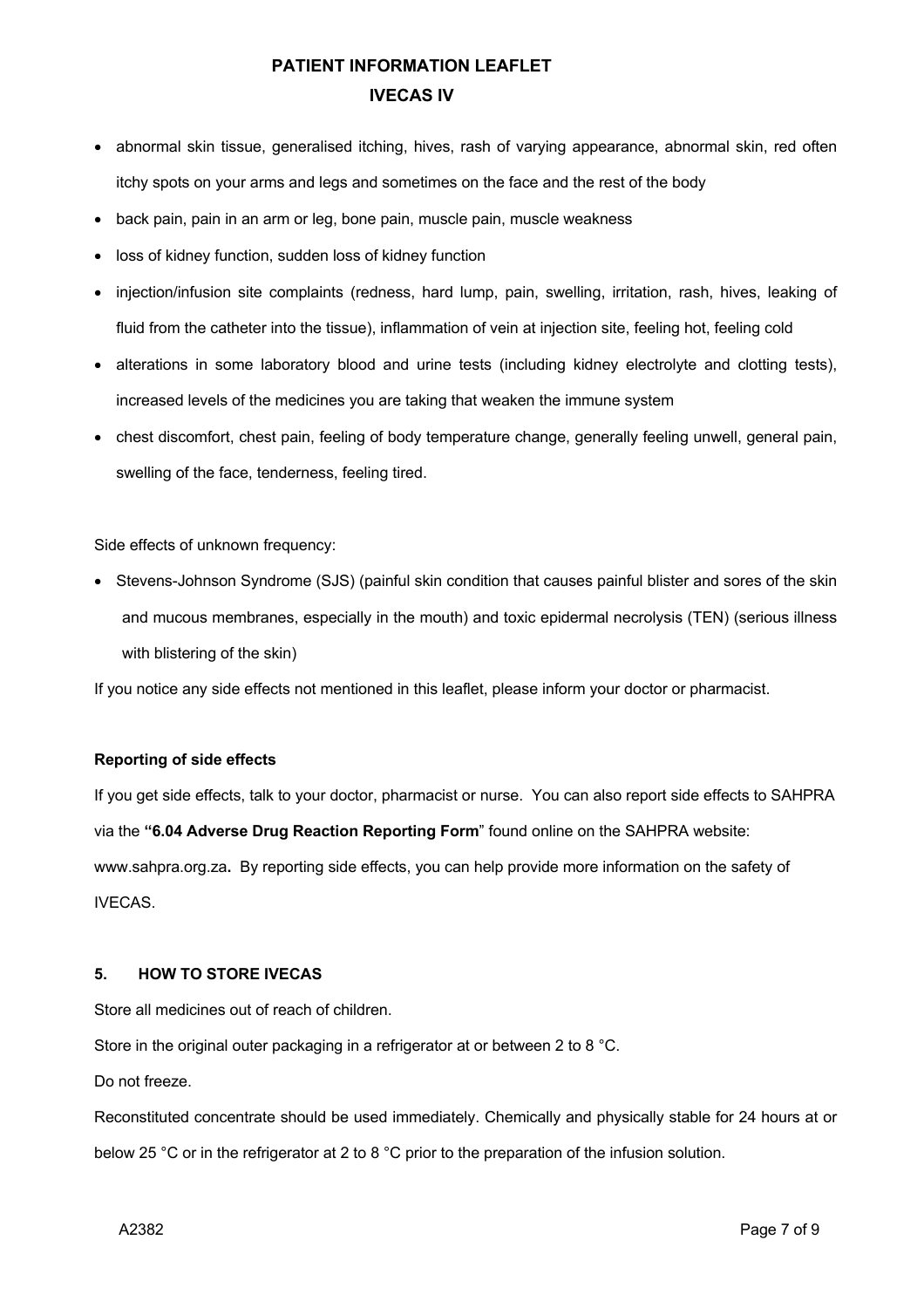Your healthcare provider will check that IVECAS is not past its expiry date stated on the label and carton before giving you the injection.

Return all unused medicine to your pharmacist.

Do not dispose of unused medicine in drains or sewerage systems (e.g. toilets).

## **6. CONTENTS OF THE PACK AND OTHER INFORMATION**

## **What IVECAS contains**

The active substance is caspofungin.

- Each vial of IVECAS 50 IV contains 50 mg caspofungin (as caspofungin acetate).
- Each vial of IVECAS 70 IV contains 70 mg caspofungin (as caspofungin acetate).

The other ingredients are glacial acetic acid, mannitol (E421), and sucrose.

#### **What IVECAS looks like and contents of the pack**

#### *Unopened vials*

Each vial of IVECAS contains white to off-white lyophilised powder.

*Reconstituted product in vials*

Clear solution essentially free from visible particles.

*Diluted product for infusion*

Clear solution essentially free from visible particles

IVECAS 50 IV and 70 IV lyophilised powder for solution for infusion are supplied in clear glass type I vials,

sealed with a rubber stopper and an aluminium band with a plastic flip-off cap.

#### **Holder of the Certificates of Registration**

Pharma Dynamics (Pty) Ltd 1st Floor Grapevine House Steenberg Office Park Silverwood Close Westlake, Cape Town South Africa 7945